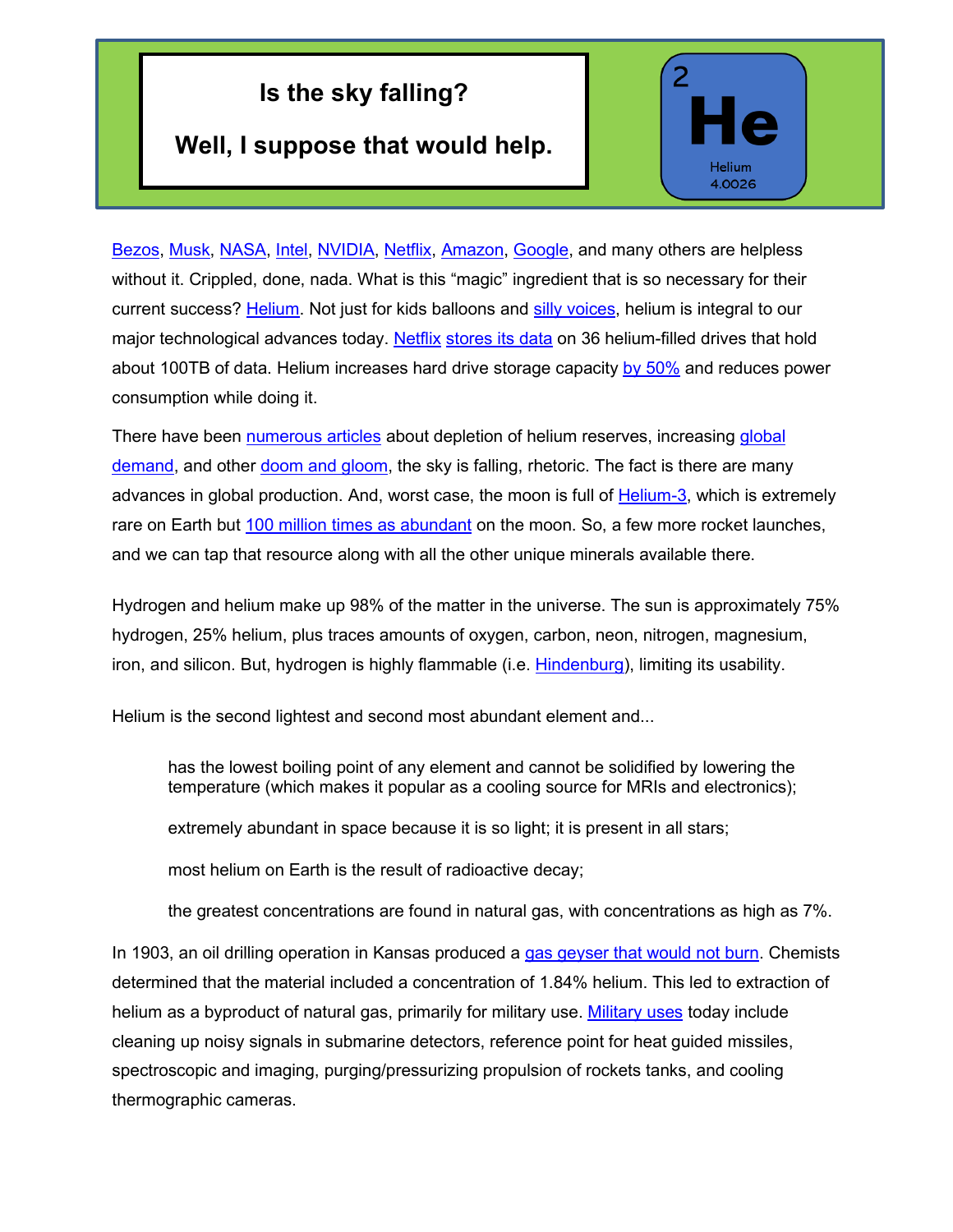The government established the [National Helium Reserve](https://en.wikipedia.org/wiki/National_Helium_Reserve) in 1925 in Texas and banned the export of helium during times of scarcity. The Bureau of Land Management built a 425-mile

pipeline from Kansas to Texas to store helium. By 1995 a billion cubic meters of the gas had been collected and the reserve was \$1.4 B in debt leading to the desire to [phase out](https://en.wikipedia.org/wiki/Helium_production_in_the_United_States) the reserve. These reserves will be depleted by September 2021 as we move solely to privatization of helium production and storage.

Common uses for helium include hard drives, space flight, cooling magnets in MRIs, detecting leaks in air conditioners, scanning barcodes, preventing bubbles from getting trapped inside fiber optic internet cables during development, cooling and processing silicon during creation of



semiconductor chips, specialized welding, missiles, rockets, observation balloons, and to inflate car airbags after impact.

Global demand is predicted to grow at a CAGR of [4.65%](https://www.globenewswire.com/news-release/2021/07/02/2256960/0/en/Outlook-on-the-Helium-Global-Market-to-2030-Identify-Key-Drivers-and-Challenges.html) – particularly for MRIs, fiber optics, semiconductor manufacturing, and other electronics manufacturing. The United States is currently the world's largest producer of helium. In [2019,](https://www.statista.com/statistics/925214/helium-production-worldwide-by-country/) the [United States generated 68 million](https://gulfif.org/a-rising-role-qatar-and-its-competition-in-the-global-helium-market/)  [cubic meters,](https://gulfif.org/a-rising-role-qatar-and-its-competition-in-the-global-helium-market/) Qatar produced 51 million, Algeria produced 14 million, Australia and Russia, the next largest producers, produced 4 and 2 million cubic meters, respectively.

The world is poised to meet this demand. [Qatar](https://thepeninsulaqatar.com/article/24/11/2020/Qatar-boosts-position-in-global-helium-market#:%7E:text=The%20country%20has%20been%20investing,Qatar%20Petroleum) has two [production facilities](https://www.reuters.com/article/us-northfield-qatar/factbox-qatar-iran-share-worlds-biggest-gas-field-idUSTRE66P1VV20100726) and has become the largest exporter and the second-largest producer of helium gas in the world. One facility is the largest helium processing facility globally, with a daily production capacity of 17.3 million tons of liquid helium. Qatar's North Dome gas field accounts for more than 28% of the world's helium gas reserves; followed by Iran (which shares the field), Russia, and the United States. By the close of 2021, Qatar will reach nearly 35% of global helium production, with a total production capacity of 2.6 billion cubic feet per year.

[Gazprom's](https://www.gazprom.com/) new facility in Siberia will increase Russia's share in the global helium market to 25- 30% of global helium demand within a few years. And, in North America, [Avanti Energy](https://avantienergy.com/) acquired license production on 8500 acres in Alberta and 62K acres in Montana.